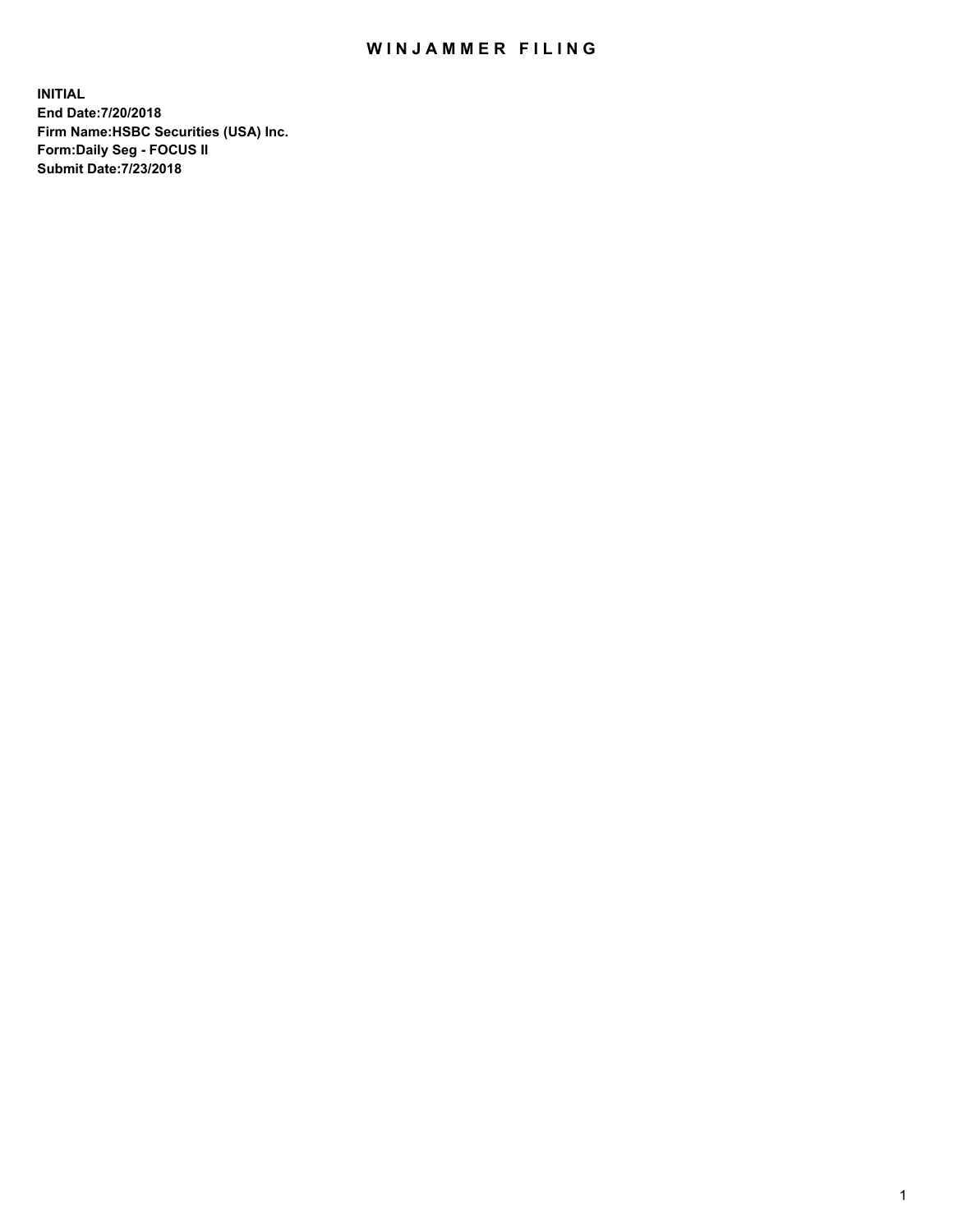**INITIAL End Date:7/20/2018 Firm Name:HSBC Securities (USA) Inc. Form:Daily Seg - FOCUS II Submit Date:7/23/2018 Daily Segregation - Cover Page**

| Name of Company                                                                                                                                                                                                                                                                                                                | <b>HSBC Securities (USA) Inc.</b>                     |
|--------------------------------------------------------------------------------------------------------------------------------------------------------------------------------------------------------------------------------------------------------------------------------------------------------------------------------|-------------------------------------------------------|
| <b>Contact Name</b>                                                                                                                                                                                                                                                                                                            | Steven richardson                                     |
| <b>Contact Phone Number</b>                                                                                                                                                                                                                                                                                                    | 212-525-6445                                          |
| <b>Contact Email Address</b>                                                                                                                                                                                                                                                                                                   | steven.richardson@us.hsbc.com                         |
| FCM's Customer Segregated Funds Residual Interest Target (choose one):<br>a. Minimum dollar amount: ; or<br>b. Minimum percentage of customer segregated funds required:% ; or<br>c. Dollar amount range between: and; or<br>d. Percentage range of customer segregated funds required between:% and%.                         | 147,000,000<br><u>0</u><br>00<br>0 Q                  |
| FCM's Customer Secured Amount Funds Residual Interest Target (choose one):<br>a. Minimum dollar amount: : or<br>b. Minimum percentage of customer secured funds required:%; or<br>c. Dollar amount range between: and; or<br>d. Percentage range of customer secured funds required between:% and%.                            | 25,000,000<br><u>0</u><br><u>00</u><br>0 <sup>0</sup> |
| FCM's Cleared Swaps Customer Collateral Residual Interest Target (choose one):<br>a. Minimum dollar amount: ; or<br>b. Minimum percentage of cleared swaps customer collateral required:% ; or<br>c. Dollar amount range between: and; or<br>d. Percentage range of cleared swaps customer collateral required between:% and%. | 95,000,000<br><u>0</u><br>0 Q<br>0 Q                  |

Attach supporting documents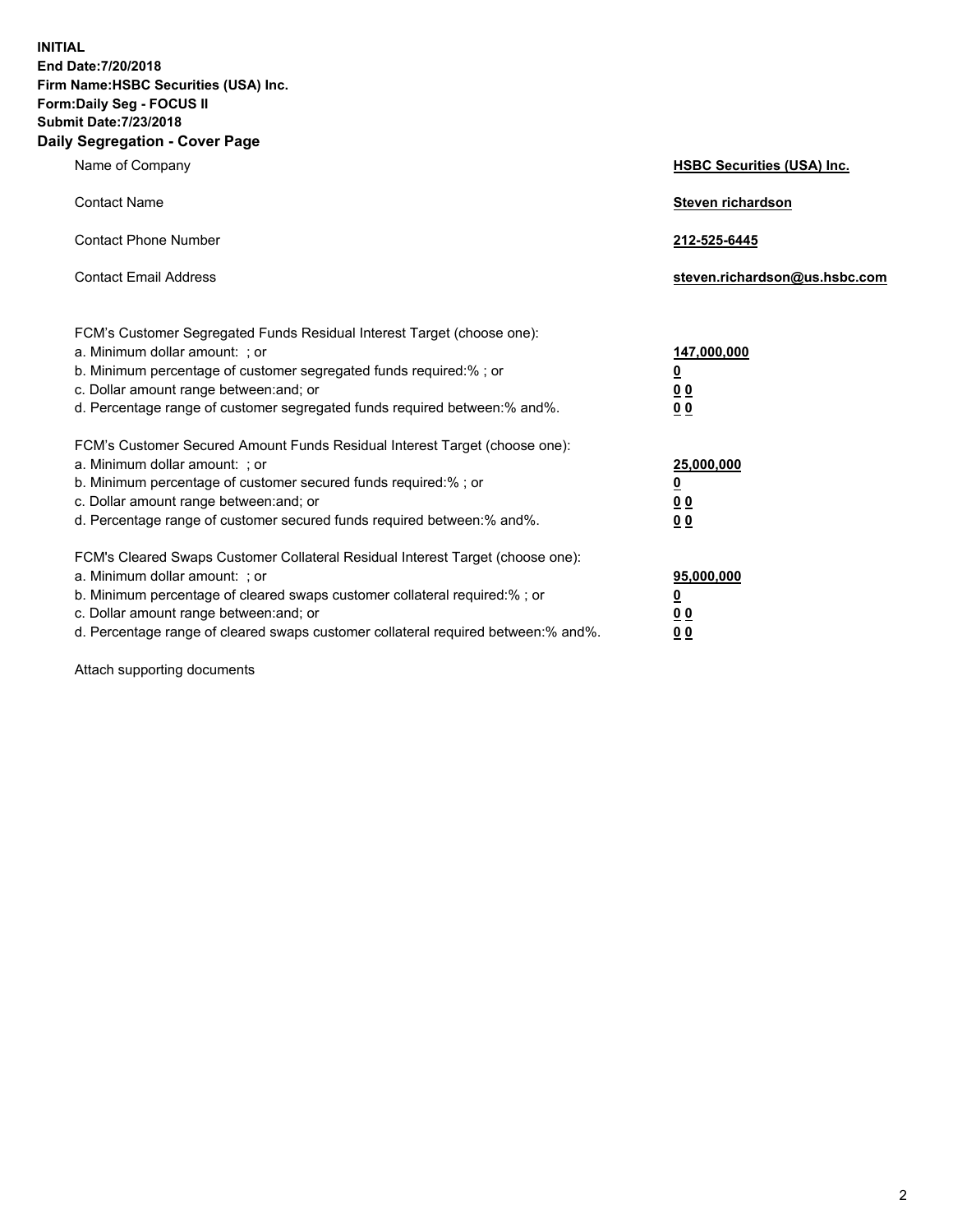**INITIAL End Date:7/20/2018 Firm Name:HSBC Securities (USA) Inc. Form:Daily Seg - FOCUS II Submit Date:7/23/2018 Daily Segregation - Secured Amounts** Foreign Futures and Foreign Options Secured Amounts Amount required to be set aside pursuant to law, rule or regulation of a foreign government or a rule of a self-regulatory organization authorized thereunder 1. Net ledger balance - Foreign Futures and Foreign Option Trading - All Customers A. Cash **118,100,310** [7315] B. Securities (at market) **50,775,325** [7317] 2. Net unrealized profit (loss) in open futures contracts traded on a foreign board of trade **-4,125,596** [7325] 3. Exchange traded options a. Market value of open option contracts purchased on a foreign board of trade **0** [7335] b. Market value of open contracts granted (sold) on a foreign board of trade **0** [7337] 4. Net equity (deficit) (add lines 1. 2. and 3.) **164,750,039** [7345] 5. Account liquidating to a deficit and account with a debit balances - gross amount **599,825** [7351] Less: amount offset by customer owned securities **-592,505** [7352] **7,320** [7354] 6. Amount required to be set aside as the secured amount - Net Liquidating Equity Method (add lines 4 and 5) 7. Greater of amount required to be set aside pursuant to foreign jurisdiction (above) or line 6. FUNDS DEPOSITED IN SEPARATE REGULATION 30.7 ACCOUNTS 1. Cash in banks A. Banks located in the United States **113,304,263** [7500] B. Other banks qualified under Regulation 30.7 **0** [7520] **113,304,263** [7530] 2. Securities A. In safekeeping with banks located in the United States **19,010,091** [7540] B. In safekeeping with other banks qualified under Regulation 30.7 **0** [7560] **19,010,091** [7570]

- 3. Equities with registered futures commission merchants
	- A. Cash **0** [7580]
	- B. Securities **0** [7590]
	- C. Unrealized gain (loss) on open futures contracts **0** [7600]
	- D. Value of long option contracts **0** [7610]
	- E. Value of short option contracts **0** [7615] **0** [7620]
- 4. Amounts held by clearing organizations of foreign boards of trade
	- A. Cash **0** [7640]
	- B. Securities **0** [7650]
	- C. Amount due to (from) clearing organization daily variation **0** [7660]
	- D. Value of long option contracts **0** [7670]
	- E. Value of short option contracts **0** [7675] **0** [7680]
- 5. Amounts held by members of foreign boards of trade
	-
	-
	- C. Unrealized gain (loss) on open futures contracts **-4,125,596** [7720]
	- D. Value of long option contracts **0** [7730]
	- E. Value of short option contracts **0** [7735] **68,039,762** [7740]
- 6. Amounts with other depositories designated by a foreign board of trade **0** [7760]
- 7. Segregated funds on hand **0** [7765]
- 8. Total funds in separate section 30.7 accounts **200,354,116** [7770]
- 9. Excess (deficiency) Set Aside for Secured Amount (subtract line 7 Secured Statement Page 1 from Line 8)
- 10. Management Target Amount for Excess funds in separate section 30.7 accounts **25,000,000** [7780]
- 11. Excess (deficiency) funds in separate 30.7 accounts over (under) Management Target **10,596,757** [7785]

**164,757,359** [7355] **164,757,359** [7360]

- 
- A. Cash **40,400,123** [7700] B. Securities **31,765,235** [7710] **35,596,757** [7380]
	-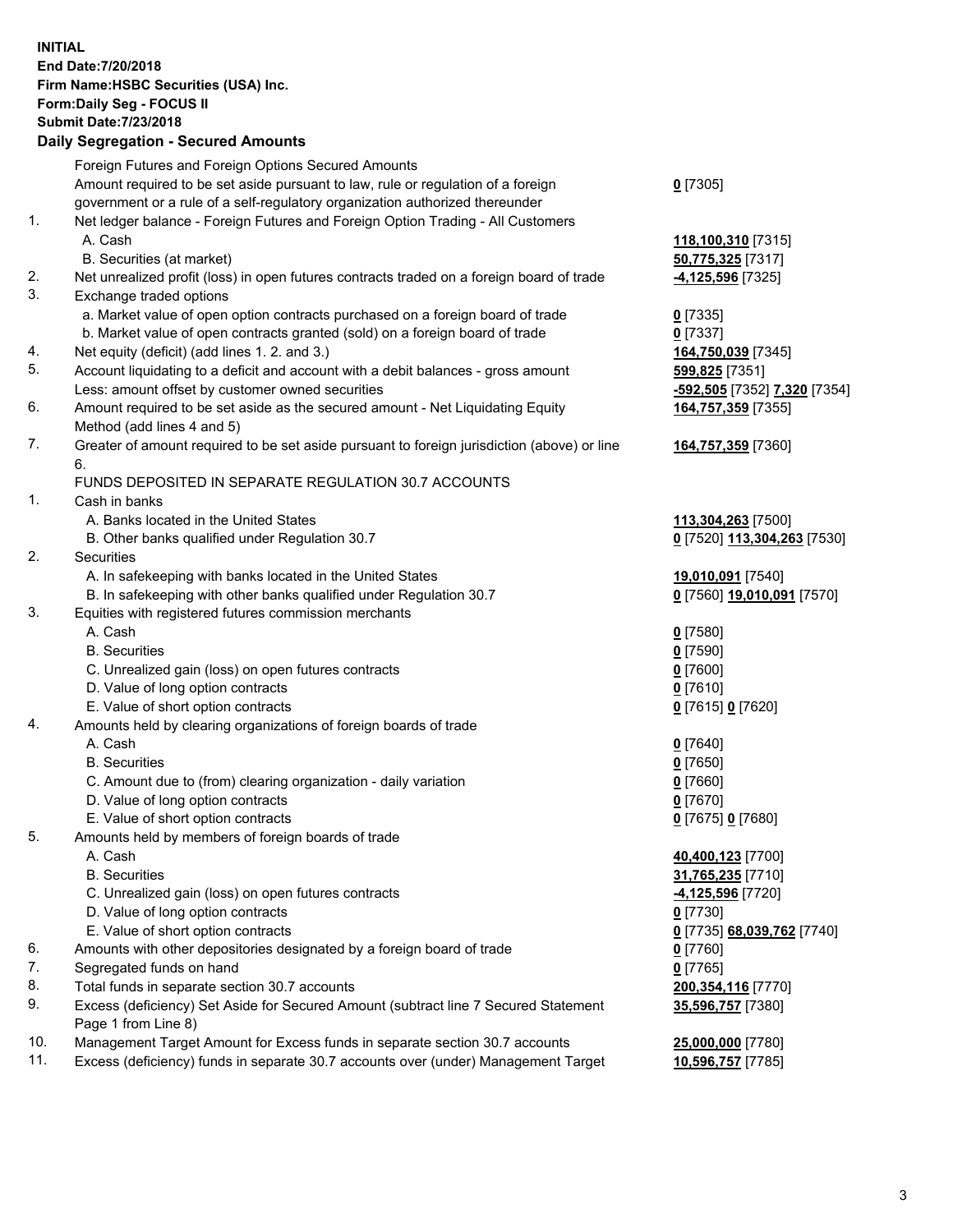**INITIAL End Date:7/20/2018 Firm Name:HSBC Securities (USA) Inc. Form:Daily Seg - FOCUS II Submit Date:7/23/2018 Daily Segregation - Segregation Statement** SEGREGATION REQUIREMENTS(Section 4d(2) of the CEAct) 1. Net ledger balance A. Cash **57,938,045** [7010] B. Securities (at market) **1,618,657,386** [7020] 2. Net unrealized profit (loss) in open futures contracts traded on a contract market **309,458,432** [7030] 3. Exchange traded options A. Add market value of open option contracts purchased on a contract market **249,026,705** [7032] B. Deduct market value of open option contracts granted (sold) on a contract market **-117,190,402** [7033] 4. Net equity (deficit) (add lines 1, 2 and 3) **2,117,890,166** [7040] 5. Accounts liquidating to a deficit and accounts with debit balances - gross amount **23,732,734** [7045] Less: amount offset by customer securities **-23,713,051** [7047] **19,683** [7050] 6. Amount required to be segregated (add lines 4 and 5) **2,117,909,849** [7060] FUNDS IN SEGREGATED ACCOUNTS 7. Deposited in segregated funds bank accounts A. Cash **26,597,800** [7070] B. Securities representing investments of customers' funds (at market) **0** [7080] C. Securities held for particular customers or option customers in lieu of cash (at market) **391,726,369** [7090] 8. Margins on deposit with derivatives clearing organizations of contract markets A. Cash **503,393,851** [7100] B. Securities representing investments of customers' funds (at market) **0** [7110] C. Securities held for particular customers or option customers in lieu of cash (at market) **1,183,946,267** [7120] 9. Net settlement from (to) derivatives clearing organizations of contract markets **-8,993,797** [7130] 10. Exchange traded options A. Value of open long option contracts **249,026,705** [7132] B. Value of open short option contracts **-117,190,402** [7133] 11. Net equities with other FCMs A. Net liquidating equity **6,899,994** [7140] B. Securities representing investments of customers' funds (at market) **0** [7160] C. Securities held for particular customers or option customers in lieu of cash (at market) **0** [7170] 12. Segregated funds on hand **42,984,750** [7150] 13. Total amount in segregation (add lines 7 through 12) **2,278,391,537** [7180] 14. Excess (deficiency) funds in segregation (subtract line 6 from line 13) **160,481,688** [7190] 15. Management Target Amount for Excess funds in segregation **147,000,000** [7194] **13,481,688** [7198]

16. Excess (deficiency) funds in segregation over (under) Management Target Amount Excess